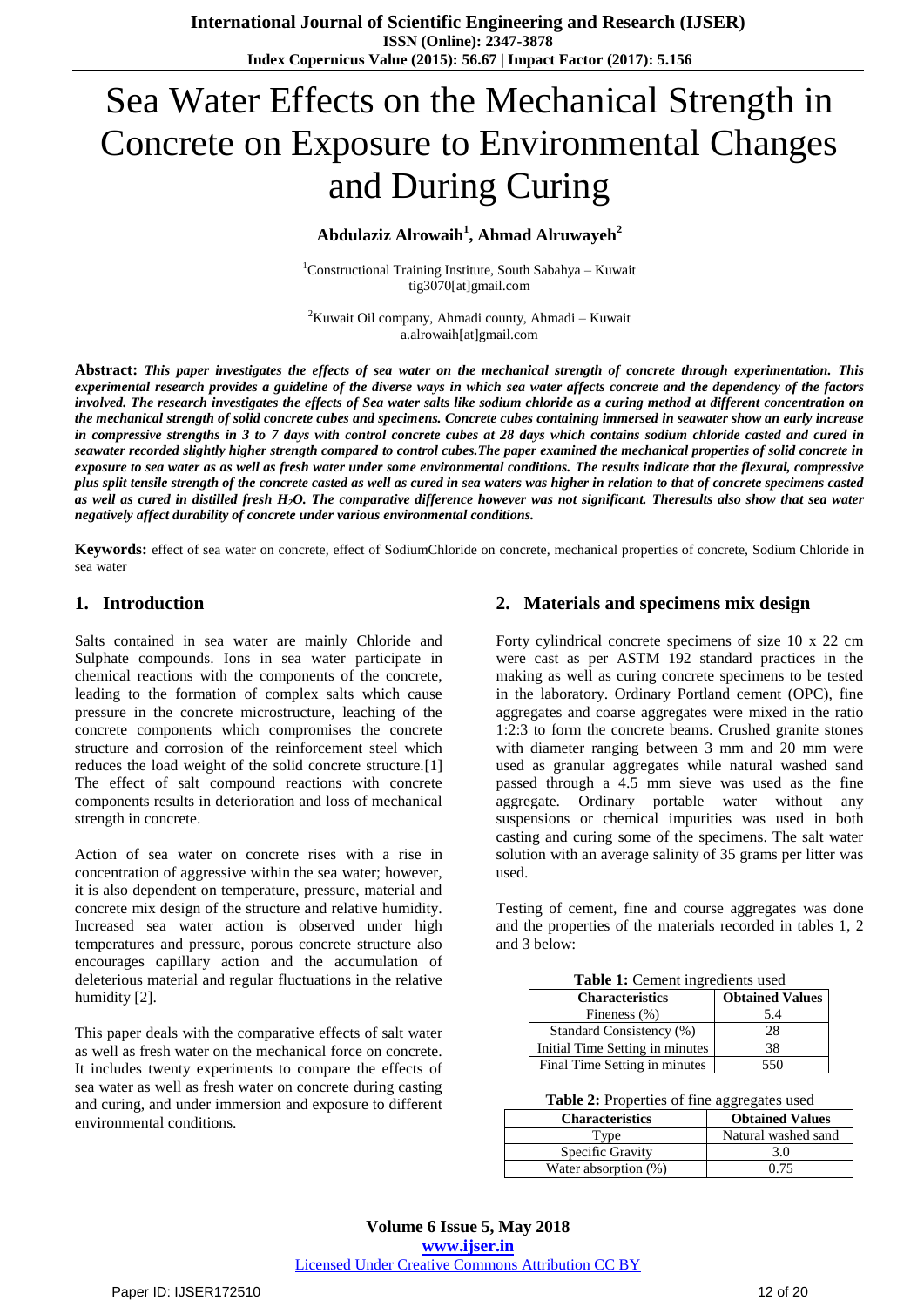| Table 3: Properties of the rough aggregates used |     |  |
|--------------------------------------------------|-----|--|
| <b>Obtained Values</b><br><b>Characteristics</b> |     |  |
| Crushing value test (%)                          | 36  |  |
| Specific Gravity                                 | 3.3 |  |
| Water absorption (%)                             |     |  |

The water cement ratio for all specimens was 0.45, while fine aggregates and coarse aggregates formed 31% and 46% of specimens respectively.

The salt compound composition of the salt solution used as sea water within the experiments is as provided in table 4 below:

| Table 4: The salt composition of salt water used |  |
|--------------------------------------------------|--|
|--------------------------------------------------|--|

| Salt compound      | <b>Composition</b> (grams<br>per litre) |  |
|--------------------|-----------------------------------------|--|
| Sodium Chloride    | 27.3                                    |  |
| Magnesium Chloride | 3.675                                   |  |
| Magnesium Sulphate | 1.75                                    |  |
| Calcium Sulphate   | 1.365                                   |  |
| Potassium Sulphate | በ 91                                    |  |

## 3. **Specimens preparation and preliminary tests**

Cement and sand used in the experiment were mixed until they were thoroughly blended before the addition of coarse aggregates for approximately 15 minutes. Crushed stones were then added and mixed till uniform distribution was established. Further machine mixing was done for approximately 25 minutes till homogeneity and consistency in the concrete paste was established. Specimens' preparation was conducted in a moist room as per ASTM 511standards on moist cabinets, mixing rooms, water storage tanks as well as rooms were put in use in hydraulic cement testing as well as concrete. The temperature in moist rooms and missing H2O were maintained on  $20^{\circ}$ C while relative humidity was kept 95%. The internal vibration at 110 Hz and external vibration at 70 Hz were performed on the concrete paste to enable air bubbles in the paste to move to the surface.

The concrete paste was then cast in cylindrical molds for 24 hours. After de-molding, all specimens were subjected to standard wet curing for 28 days at  $20^{\circ}$ C. Twenty specimens for use in investigating the effects of concrete exposure to sea water were casted in addition cured using fresh distilled water. The other twenty specimens used to investigate of the comparative effects of sea water with compressive strength of concrete specimens when in use in casting as well as curing were cast and cured in either fresh water or salt water.

After curing specimens were separated into twenty; (1) specimens to be used for investigating the effects of salts in sea waters on compressive forces when used in curing (2) specimens to be used in investigating the effects of salts in sea waters on compressive forces of solid concrete structures dipped in sea waters under different environmental conditions. Compressive, flexural and tensile strength for the specimens was measured.

Initial mass of specimens was also measured; all concrete beams were air dried at  $24^{\circ}$ C and relative humidity of 55% before measurement of the initial Mass.

## **4. Exposure conditions and experimentation procedure**

Twenty experimental procedures were involved in testing the effects of sea water on concrete strength:

#### **Experiment 1: Effect of sea water when used in casting and curing of the concrete**

Ten concrete specimens were cast and cured in a pair under different casting and curing conditions. The specimens were labeled according to the preparation conditions as follows:

CS1: Casted and cured in fresh water

CS2: Casted using salt water and cured in fresh water

CS3: Casted using fresh water and cured in salt water

CS4: Casted and cured in salt water

All specimens were cured within 28 days,  $20^{\circ}$  C temperature as well as 95% RH. Compressive, flexural and tensile strength tests were conducted at 7-day intervals.

#### **Experiment 2: The Effect of sea water on concrete structures exposed to its action under cyclic environmental changes**

Freeze and thaw conditions; ten specimens cast and cured in fresh water were immersed in the salt solution while ten specimens were immersed in fresh water. All specimens were exposed to twenty-eight days of 24-hour freeze and thaw cycles. A freezing chamber was used to freeze the specimens at  $-20^{\circ}$ C for 16 hours the specimens were then the air warmed to  $24^{\circ}$ C before being immersed in  $24^{\circ}$ C solutions for 8 hours. The specimens were then air cooled to  $-20^{\circ}$ C to complete one cycle. Specimens testing were conducted after 7, 14, 21 and 28 cycles.

Wet and dry conditions; twenty specimens cast and cured in fresh water were used. Twenty specimens were immersed in the salt solutions while the remaining twenty were immersed in fresh water. All specimens were exposed to wet cycles at  $5^{\circ}$ C for 14 hours then air dried at 23<sup>°</sup>C for 10 hours and 95% relative humidity to complete one 24-hour cycle. The specimens were subjected to 28 cycles with testing being conducted at intervals of seventy cycles and at the end of the experiment.

The concentration of the solution in two conditions was monitored after every seven days; with the solution being replaced in circumstances where there was a decline.

# **5. Tests and analysis procedures**

Compressive, flexural and split tensile strength tests were conducted on specimens for both experiments at 7, 14, 21 and 28 days. Micro structural damage in the concrete beams was investigated using the power dispersive X-ray spectrometer analysis (SEM - EDS) as well as scanning electron microscope. Schottky field emission SEM with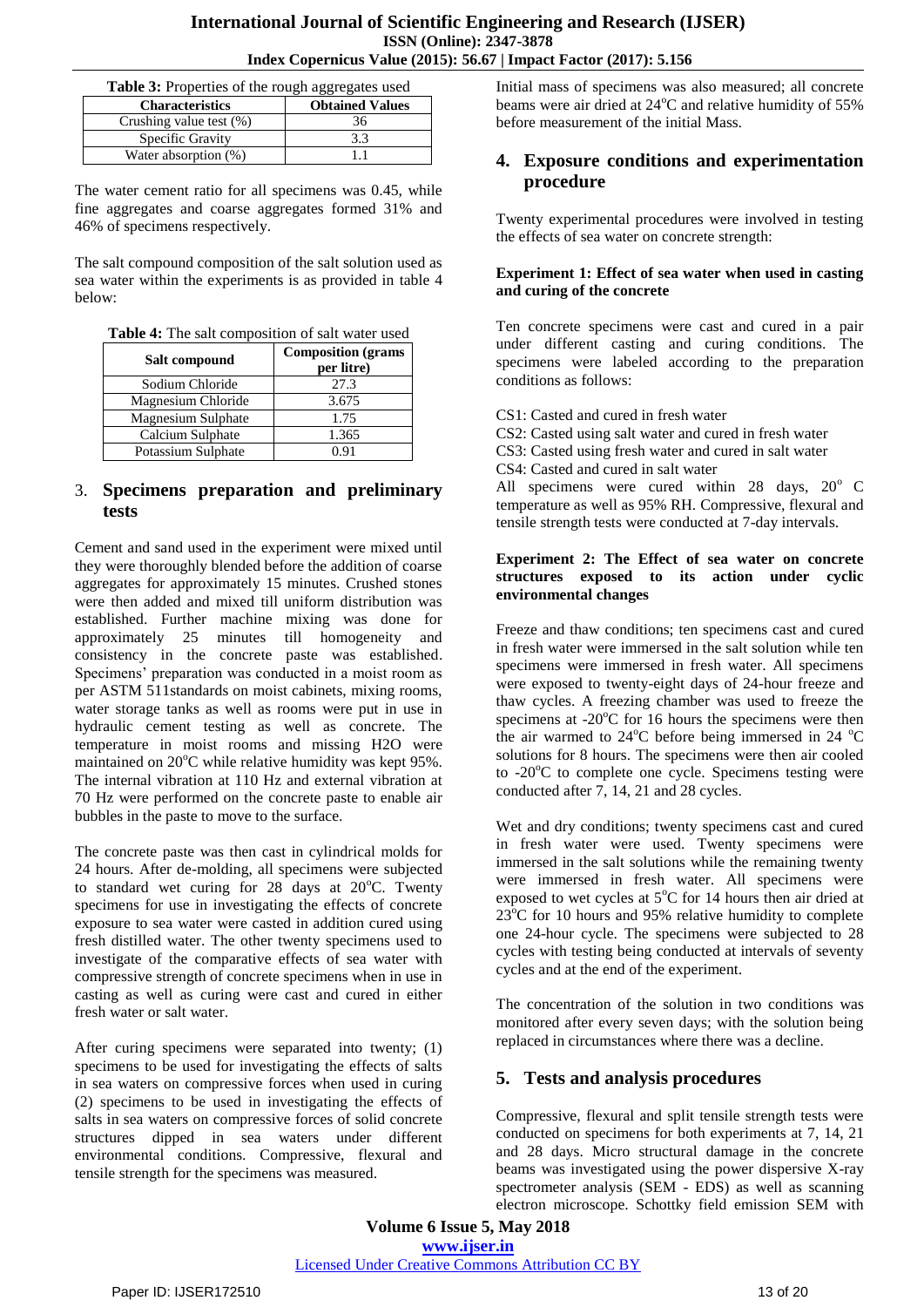3.0 NM resolution at 5 kV was used in the SEM EDS analysis. Samples from the concrete beams were dried for 24 hours at  $90^{\circ}$ C then coated with an ultra-thin layer of steel before testing.

X-ray diffraction examination also conducted on samples from specimens to identify the crystallization phases of the pore solution in the concrete. An x-ray diffractometer at 40 kV radiation and Jade 7 diffraction software were used to analyze the crystal content of the specimens' samples.

Visual inspection of specimens also conducted as well as concrete deterioration rated based on a proposed rating. Statistical analysis of the compressive strength data collected, a dynamic modulus of elasticity and correlation analysis between various variables affecting concrete in salt solutions were conducted.

Percentage mass loss during the test time intervals was measured according to the equation (1) below:

Mass loss at a time 
$$
t = (M_t - M_{t-1})/M_{t-1} * 100
$$
 (1)

 $t$  is taken as the test period interval,  $M_t$  as the mass of the concrete beam at a time t while  $M_{t-1}$  as the mass of specimens of the previous test time period (*t*-1)

## **6. Results and discussion**

## **Experiment one:**

The flexural, compressive plus split tensile strength of the concrete casted as well as cured in sea waters was higher in relation to that of concrete specimens casted as well as cured in distilled fresh H2O. The comparative difference however was not significant. The Figures 1, 2 and 3 show the comparative differences in strength between specimens casted and cured in salt water and specimens casted as well as cured in fresh water:

**Table 4:** Compressive strength variations under sea water, and fresh water casting and curing in MPa (megapascals)

|                 | $7th$ day | $14th$ day                           | $21st$ day | $28th$ day |
|-----------------|-----------|--------------------------------------|------------|------------|
| CS <sub>1</sub> | 13.58MPa  | 20.881 MPa                           | 28.182 MPa | 34.44 MPa  |
| CS2             | 17.59 MPa | 23.6625 MPa                          | 29.735 MPa | 34.94 MPa  |
| CS3             | 14.79 MPa | 22.0385 MPa                          | 29.287 MPa | 34.5 MPa   |
| CS4             |           | 19.56 MPa   24.6675 MPa   31.775 MPa |            | 37.01 MPa  |

From the above results, we realize that compressive strength of solid concrete increases as days go by. The strength increases in different conditions implying that putting aside the long-term effects, sea water is considered the best in mixing concrete ingredients and curing the structure.



Figure 1: Compressive strength variations under sea water, and fresh water, casting and curing.

**Table 4:** Tensile strength variations in concrete under exposure to sea water and fresh water casting and curing

| exposure to sea water and fresh water easing and curing |           |             |            |           |
|---------------------------------------------------------|-----------|-------------|------------|-----------|
|                                                         | 7 Days    | 14 Days     | 21 Days    | 28 Days   |
| CS <sub>1</sub>                                         | 1.258 MPa | 2.0881 MPa  | 2.8182 MPa | 3.454 MPa |
| CS <sub>2</sub>                                         | 1.559 MPa | 2.36625 MPa | 2.9735 MPa | 3.484 MPa |
| CS <sub>3</sub>                                         | 1.379 MPa | 2.20385 MPa | 2.8287 MPa | 3.45 MPa  |
| CS <sub>4</sub>                                         | 1.956 MPa | 2.46675 MPa | 3.0775 MPa | 3.711 MPa |



**Figure 2:** Tensile strength variations in concrete under exposure to sea water, and fresh water casting and curing

**Table 5:** Flexural strength variations in concrete under exposure to sea water and fresh water casting and curing in

| megapascals (MPa) |        |         |      |      |
|-------------------|--------|---------|------|------|
|                   |        |         | 21   | 28   |
|                   | 7 Days | 14 Days | Days | Days |
| CS <sub>1</sub>   | 4.9    | 5.2     | 5.5  | 6.1  |
| CS <sub>2</sub>   | 4.7    | 5.01    | 5.24 | 5.6  |
| CS <sub>3</sub>   | 4.1    | 4.6     | 5.03 | 5.53 |
| CS4               | 3.5    |         | 4.8  | 5.53 |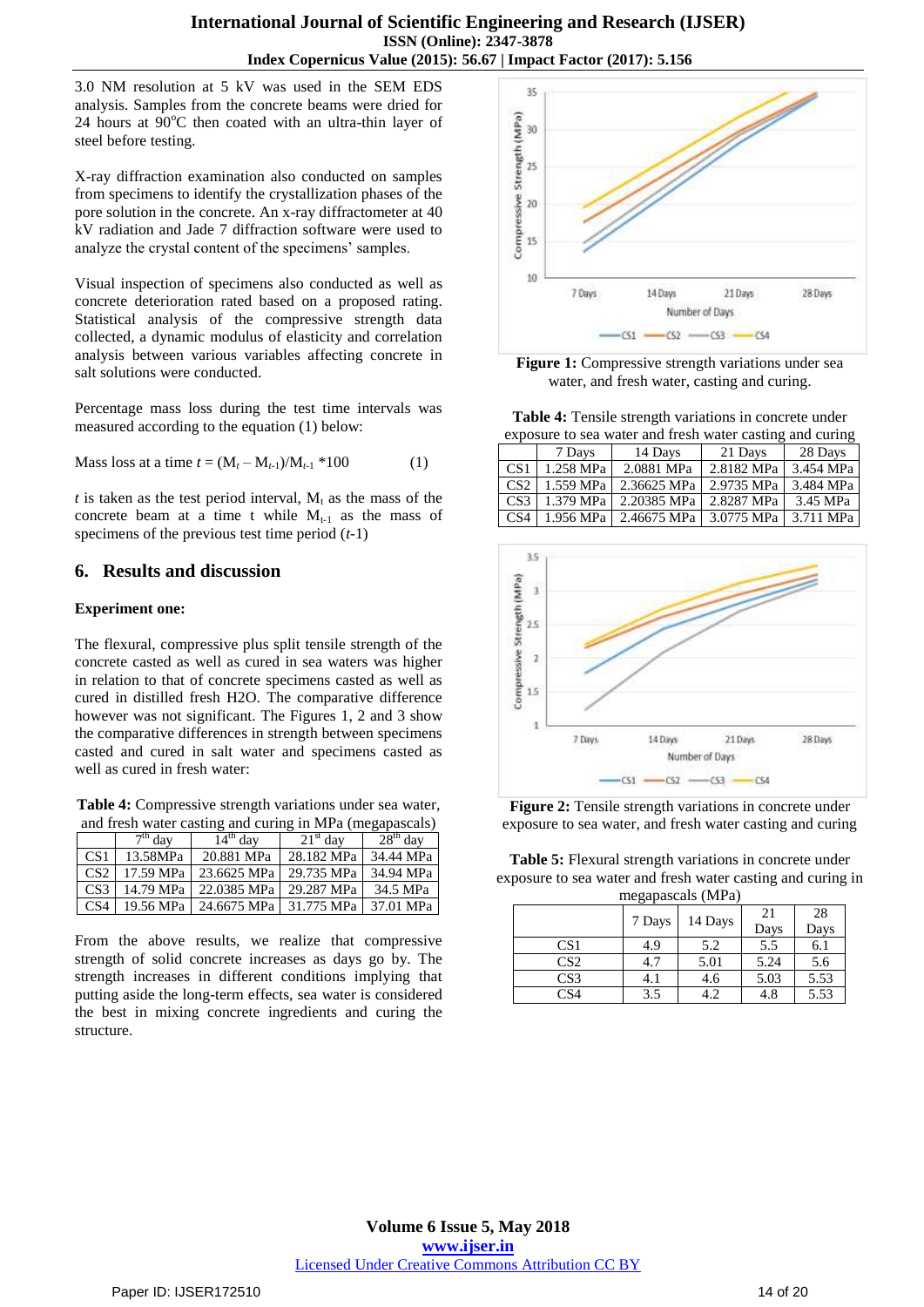

**Figure 3:** Flexural strength variations in concrete under exposure to sea water and fresh water, casting and curing

## **Experiment 2:**

After 28 days under exposure to freezing and thawing conditions an extensive compressive and tensile strength reduction was recorded from the specimens immersed in salt water. Insignificant strength reduction was recorded from the specimens immersed in fresh water under the same conditions. Figure 4 below shows, the comparative variations in compressive strength between specimens immersed in salt water as well as the specimens dipped into fresh distilled water:

**Table 6:** Comparative effects of salt water and fresh water of compressive strength of solid concrete in freezing –

| thawing cycles |             |             |  |  |
|----------------|-------------|-------------|--|--|
| number of      |             | fresh water |  |  |
| cycles         | sea water   |             |  |  |
|                | 34.5        | 34.5        |  |  |
|                | 29.325      | 30.36       |  |  |
| 14             | 24.955575   | 26.89896    |  |  |
| 21             | 21.34949441 | 24.22251348 |  |  |
| 28             | 18.29651671 | 22.10425468 |  |  |



**Figure 4:** Comparative salt water and fresh water effects on compressive strength for solid concrete in freezing – thawing cycles

From the graph above we realize that sea water has a slight decrease of compressive strength which is insignificant. There is a strong compressive strength which reduces over time just like in fresh water.

Data collected indicates a correlation between the salt content of water and the degree of reduction in tensile

strength. Specimens immersed in salt water and exposed to freeze and thaw conditions also exhibited significant tensile strength loss in relation with specimens dipped in fresh water and exposed to the same conditions. Figure 5 below shows, the comparative effects of fresh water as well as salt water to the breaking strength of solid concrete:

| Table 7: Tensile strength variations in concrete immersed  |
|------------------------------------------------------------|
| in fresh and salt water, under freezing and thawing cycles |

| number of cycles | sea water   | fresh water |
|------------------|-------------|-------------|
|                  | 1.43        | 1.43        |
|                  | 1.37212293  | 1.494957985 |
| 14               | 1.237938685 | 1.334746539 |
| 21               | 1.1496452   | 1.201278021 |
| 28               | 1.07988395  | 1.09075205  |



**Figure 5:** Tensile strength variations in concrete immersed in fresh and salt water, under freezing and thawing cycles

The effects of salts current in sea water to the compressive strength of solid concrete also exhibited under wet and dry conditions. Slight compressive strength losses were recorded in specimens' exposure to salts in sea water in relation to fresh distilled water. Figure 6 below shows, the comparative effect of fresh and salt water under exposure to wet – dry cycles:

**Table 8:** Compressive strength variations in concrete specimensimmersed in salt and fresh water under exposure to wet – dry cycles

| .<br>,              |             |             |  |
|---------------------|-------------|-------------|--|
| Number of<br>Cycles | fresh water | sea water   |  |
|                     | 38.6        | 38.6        |  |
|                     | 34.1119496  | 28.79179867 |  |
| 14                  | 31.98698609 | 21.61296676 |  |
| 21                  | 29.57196864 | 17.52350167 |  |
| 28                  | 27.76807855 | 14.64456558 |  |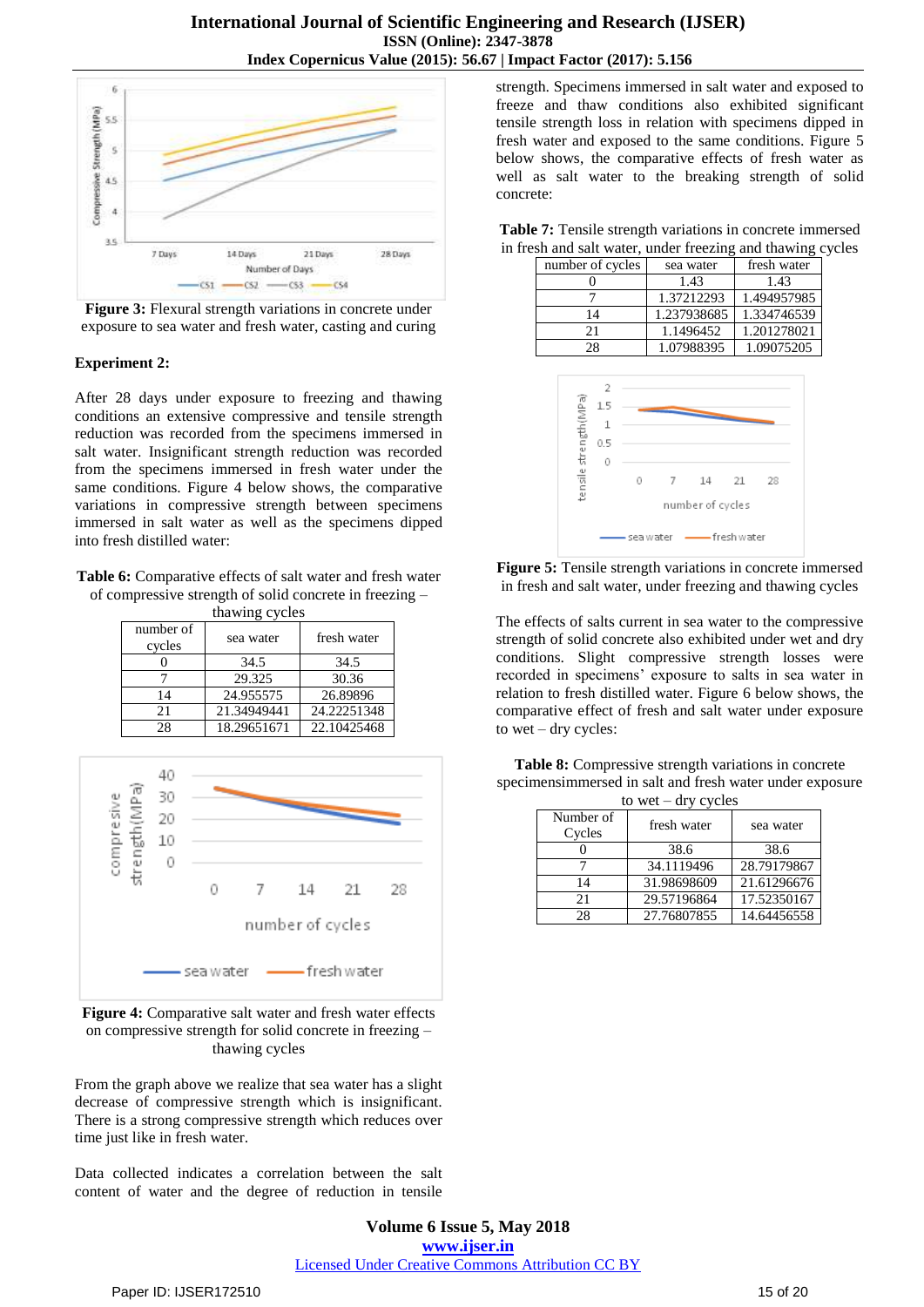

**Figure 6:** Compressive strength variations in concrete specimens immersed in salt and fresh water under exposure to wet – dry cycles

Insignificant tensile strength loses were exhibited in specimens exposed to fresh water; extensive strength loses however were exhibited in the specimens immersed in salt water under wet – dry cycles. Figure 7 below shows, the comparative tensile strength loses in specimens exposed to salt and fresh water under wet – dry cycles:

**Table 9:** Comparative tensile strength changes in specimens immersed in salt and fresh water under exposure to wet – dry cycles

| number of cycles | sea water   | fresh water |  |
|------------------|-------------|-------------|--|
|                  | 1.548076291 | 1.548076291 |  |
|                  | 1.44877877  | 1.260867364 |  |
| 14               | 1.357258503 | 1.0315287   |  |
| 21               | 1.284687244 | 0.890668047 |  |
| 28               | 1.229315412 | 0.785515558 |  |



**Figure 7:** Comparative tensile strength changes in specimens immersed in salt and fresh water under exposure to wet – dry cycles

The impact of sea water on the mechanical force of solid concrete was also more pronounced in specimens exposed to freeze and thaw conditions as compared to those exposed to wet – dry cycles. Figure 8 below shows, comparative effects of salts in sea water when exposed to varying environmental conditions:



**Figure 8:** Comparative effects of salt water under exposure conditions to freezing – thawing cycles as well as wet–dry cycles

Physical deterioration observed in specimens immersed in salt water under freeze – thaw conditions; the extent of deterioration observed in specimens immersed in fresh water, however was insignificant.

Figures 9 and 10 shows the comparative differences in the observable effects of sea water and fresh water:



**Figure 9:** Specimens after 28 days of immersion in salt water under exposure to freeze – thaw cycles



**Figure 10:** Specimens after 28 days of immersion in fresh water under freeze and thaw conditions.

A higher deterioration in specimens immersed in salt water was also observed under exposure to wet – dry cycles as compared with specimens immersed in fresh water. Figures 11 and 12 below shows, the comparative observable effects of the sea and fresh water on concrete under wetting and drying conditions: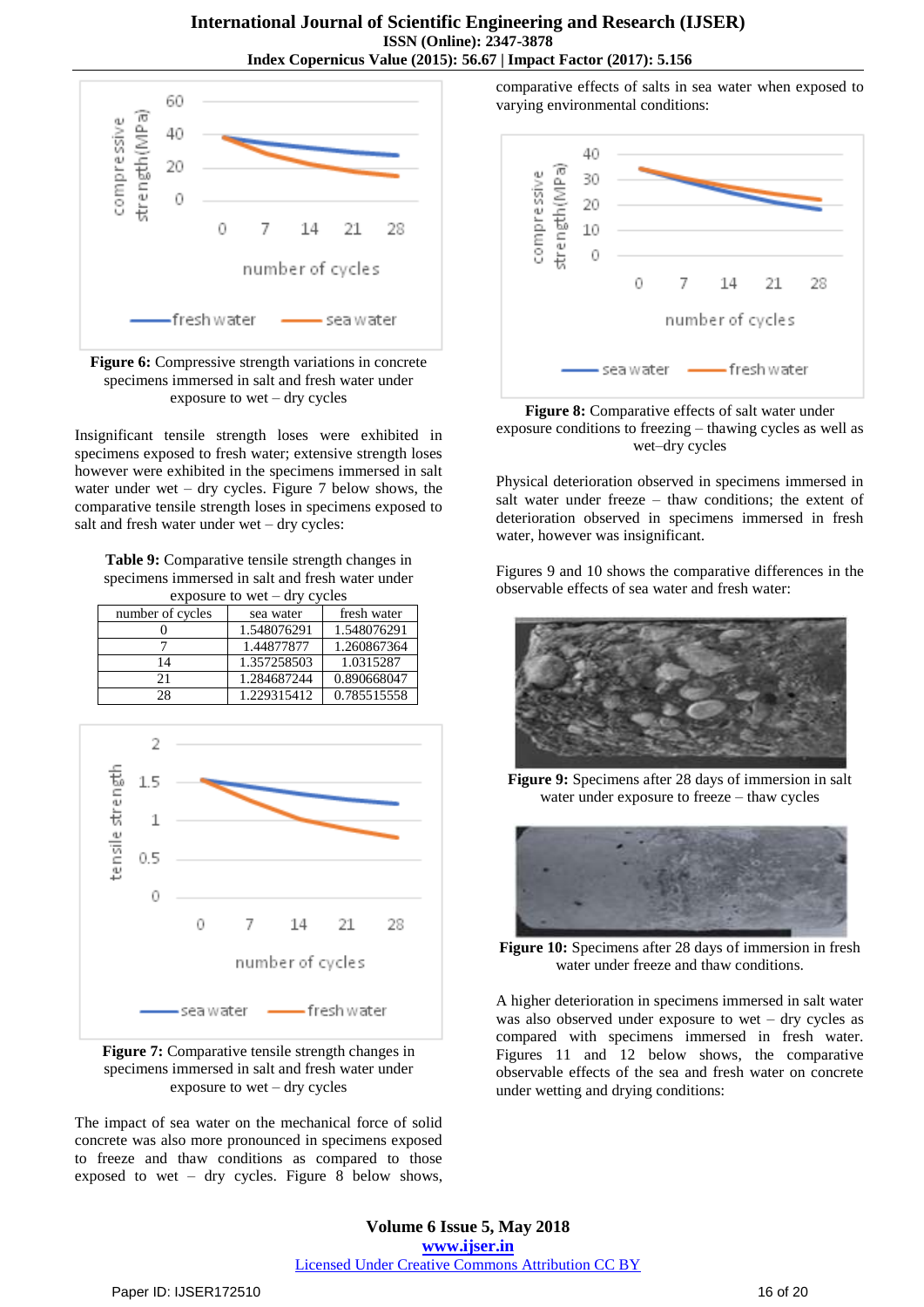

**Figure 11:** Concrete cylinder after 28 days immersion in salt water under wet – dry cycles



Figure 12: Concrete cylinder specimens after 28 days immersion in fresh water under wet – dry cycles

The effect of salt water on the specimens was also observed to vary according to environmental exposure conditions. Specimens exposed to salt water under freeze – thaw cycles exhibited higher rates of deterioration as compared to those exposed to wet – dry cycles.

#### **Tests and analysis procedures for Sodium Chloride in sea water on the mechanical strength of concrete under various environmental conditions**

Mass loss, compressive strength, tensile strength, porosity and microstructural damage tests were done at 7, 14, 21 and 28 days. Microstructural damage in the concrete beams investigation was done by using the electron microscope for scanning through the dispersing X-ray spectrometer (SEM-EDS) analysis which uses energy Yao et al [51]. A Schottky field emission SEM with 3.0 NM resolution at 5 kV was used in the SEM EDS analysis. Samples from the concrete beams were dried for 24 hours at  $90^{\circ}$ C then coated with an ultra-thin layer of gold palladium before testing.

X-ray diffraction examination also done on samples from specimens to identify crystallization phases of the pore solution in the concrete. An x-ray diffractometer at 40 kV radiation and Jade 7 diffraction software were used to analyze the crystal content of the specimens' samples.

Physical inspection of specimens also conducted and concrete deterioration rated based on a proposed rating system by Yao et al [51]. Statistical analysis of the compressive strength data collected, a dynamic modulus of elasticity and correlation analysis between various variables affecting concrete in salt solutions were conducted.

Percentage mass loss during the test time intervals was measured according to the equation (19) below:

Mass loss at a time  $t = (M_t - M_{t-1})/M_{t-1} * 100$  (1)

Taking t as the test time interval,  $M_t$  as the mass of concrete beams at a time t while  $M_{t-1}$  as the mass of specimens of the previous test period interval (*t*-1)

# **7. Results and discussion**

At 28 days significant deterioration was seen on the specimens dipped in Sodium Chloride solutions under freezing – thawing as well as wetting - drying environments. More deterioration and surface scaling was observed in concrete beams in exposure to freezing as well as thawing conditions as compared to wet as well as dry cycles. Comparatively lower scaling and deterioration was observed in specimens that were unexposed to freezing and thawing or wetting and drying conditions.



**Figure 13:** Concrete beam after 28<sup>th</sup> day dipping in a 2% concentrated Chloride solution with no exposure to freeze and thaw or wet and dry cycles



**Figure 14:** Specimens after 28<sup>th</sup> day immersion in 4% concentrated Chloride solution under exposure to wet and dry condition



**Figure 15:** Specimens  $28<sup>th</sup>$  day immersion in a 4% concentrated Chloride solutions under freeze and thaw conditions

The result indicates that actions of Sodium Chlorides on solid concrete are aided via humidity and temperature changes in the concrete micro structure and hence observation of significantly higher deterioration in specimens under exposure to freezing-thawing and wetdry conditions.

Significantly higher deterioration and surface scaling was also observed in specimens exposed to a highly concentrated solution. Figure 16 and 17 below shows, effect of increased concentration on concrete beams: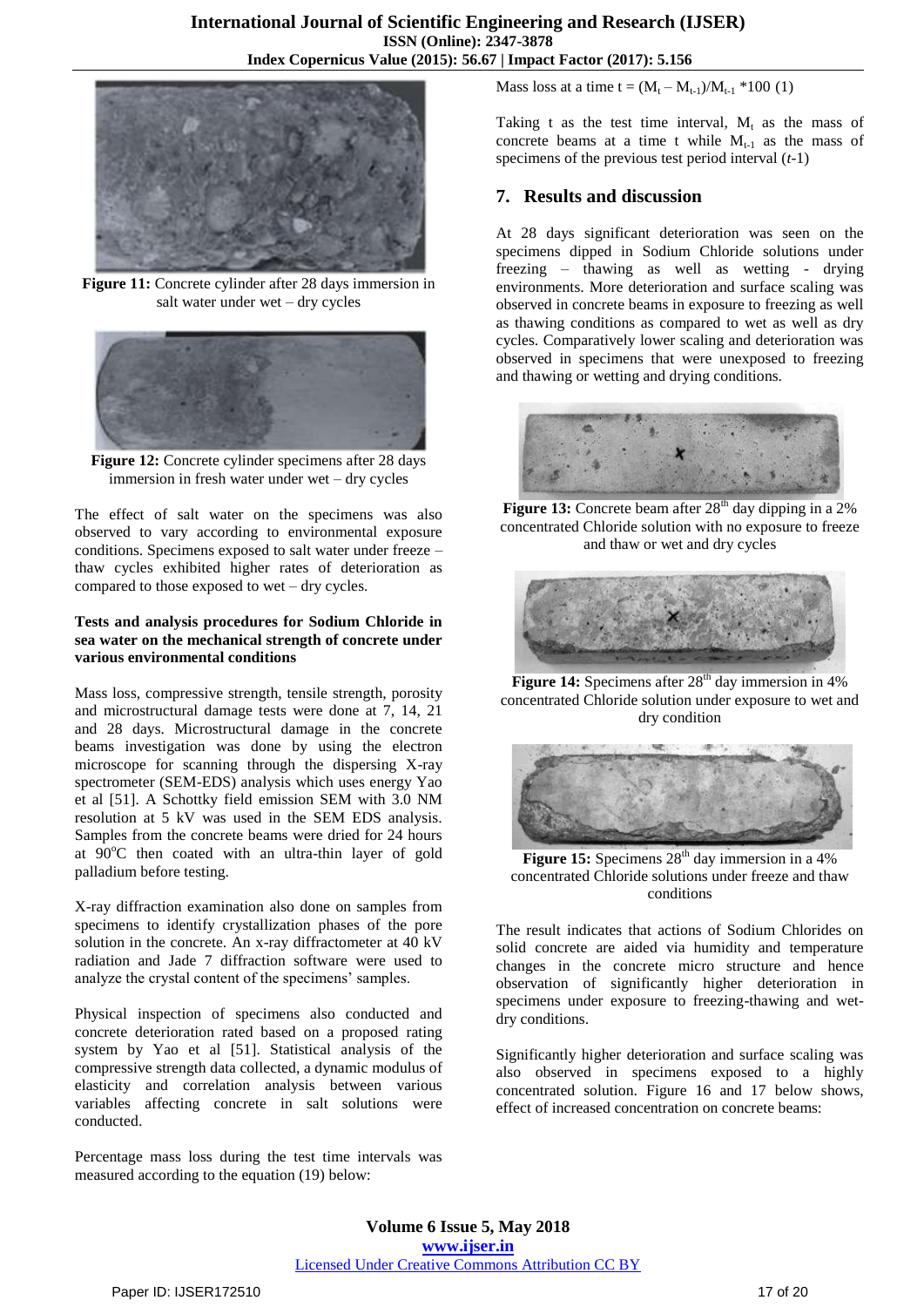

**Figure 16:** Specimens after 28<sup>th</sup> day of immersion in 2% concentrated Chloride Solution



**Figure 17:** Specimens after 28<sup>th</sup> day of immersion in 6% concentrated Chloride solution

The effect of the Chloride ions on the specimens was also observed to increase with an increase in the porosity of the specimens. Comparatively higher deterioration was observed in specimens with an air content of 6% as compared to those with an air content of 3%. Figures 18 and 19 show the effect of increased porosity on Chloride action in specimens exposed to wet and dry cycles at 14 days:



**Figure 18:** Specimens with 2% air masses after 14 days of dipping within the concentrated solution



**Figure 19:** Specimens with 7% air masses later in 14 days of dipping in 6% concentrated solution.

Compressive strength and tensile strength data analysis indicates a correlation between exposure of the specimens to water action in freeze - thaw and wet – dry conditions and loss in concrete strength. Compressive and tensile strength loss was exhibited in all specimens; the effect however was significantly higher in specimens' exposure to freezing as well as thawing conditions due to combined physical and chemical the effects of chloride ions in the solution. Figures 20 and 21 below shows, the comparative effects of the exposure environment.

**Table 10:** Comparative analysis of the effect of Sodium Chloride on the compressive strength under different exposure environments, using specimens with 2% air

| content       |             |             |                 |  |
|---------------|-------------|-------------|-----------------|--|
| $2\%$ Air     |             |             |                 |  |
| <b>Number</b> | Freeze –    | Wet - Dry   | N <sub>0</sub>  |  |
| of Cycles     | <b>Thaw</b> |             | <b>Exposure</b> |  |
|               | 34.5        | 34.5        | 34.5            |  |
|               | 27.945      | 28.98       | 30.015          |  |
| 14            | 23.19435    | 24.0677     | 26.71335        |  |
| 21            | 19.59922575 | 22.310253   | 24.4160019      |  |
| 28            | 16.81613569 | 20.38153163 | 22.9510417      |  |

**Table 11:** Comparative analysis of the effect of Sodium Chloride on concrete tensile strength under different exposure environments, using specimens with 2% air

| content      |               |             |             |  |
|--------------|---------------|-------------|-------------|--|
|              | $2\%$ Air     |             |             |  |
| N. of Cycles | Freeze – Thaw | $Wet - Dry$ | N. Exposure |  |
|              | 1.43          | 1.43        | 1.43        |  |
|              | 1.234792906   | 1.266631    | 1.29812979  |  |
| 14           | 1.083799111   | 1.144356625 | 1.196440468 |  |
| 21           | 0.963271002   | 1.054713228 | 1.123449179 |  |
| 28           | 0.865345597   | 0.990026953 | 1.075828211 |  |

Figure 20 Comparative analysis of the effect sodium chloride on the compressive strength under different exposure environments, using specimens with 2% air content.



**Figure 20:** Comparative analysis of the effect of sodium chloride on concrete tensile strength under different exposure environments using specimens with 2% air content.

The data collected also indicates a correlation between the concentration of the solution and the losses in compressive and tensile strength in the specimens. Specimens exposed to a highly concentrated solution exhibited significantly higher strength loss rates.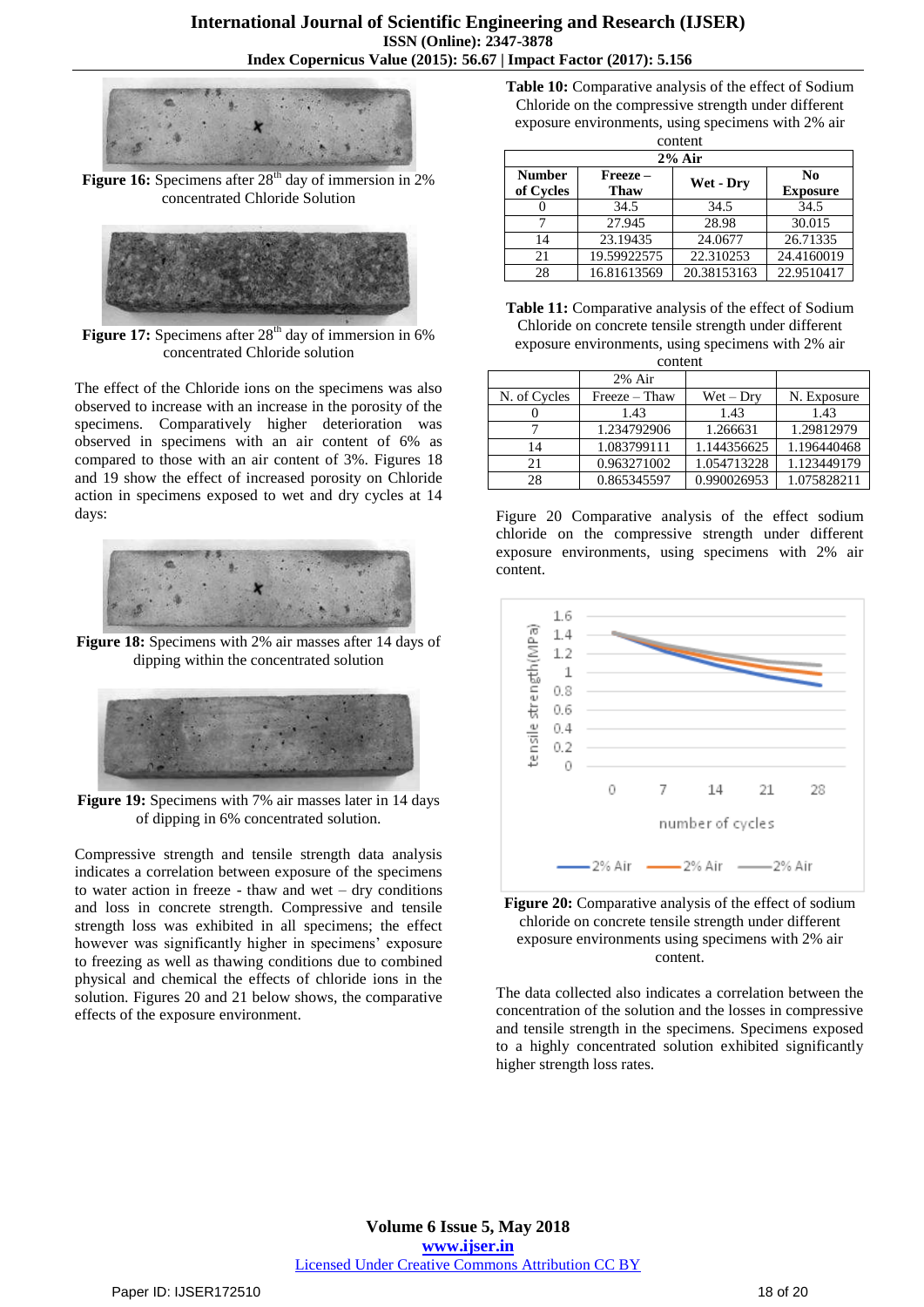

**Figure 21:** Comparative analysis of the effect of Sodium Chloride on the compressive strength under different exposure environments, using specimens with 2% air content

| Table 12: Concentration of salt effects on compressive |
|--------------------------------------------------------|
| strength of the concrete beams                         |

| Number of      | 2%            | 6%            |
|----------------|---------------|---------------|
| Cycles         | Concentration | Concentration |
|                | 34.5          | 34.5          |
|                | 31.382442     | 32.0229       |
| $\overline{4}$ | 28.58940466   | 30.02         |
|                | 26.43090461   | 28.23         |
|                | 24.81861943   | 27.466        |



**Figure 22:** Concentration of salt effects on compressive strength on concrete beams

Table 13: concentration of salt effects of the tensile strength

| Number of Cycles | 2% Concentration | 6% Concentration |  |
|------------------|------------------|------------------|--|
|                  | 1.431049356      | 1.431049356      |  |
|                  | 1.339250942      | 1.358325042      |  |
| 14               | 1.254656452      | 1.298281078      |  |
| 21               | 1.187571223      | 1.243594695      |  |
| 28               | 1.136385228      | 1.21993878       |  |



**Figure 23:** concentration of salt effects of the tensile strength

Correlation analysis on compressive strength tests also indicated a relationship between the rate of strength loss and the air content of the concrete specimens. Specimens with a higher air content percentage exhibited significantly higher compressive and tensile strength losses. Figure 23 below highlights the comparison of concrete air content with compressive strength loss:

**Table 14:** Effects of porosity on chloride action as well as compressive strength on concrete

| N. of  | Freeze -<br>Thaw | Wet - Dry | Freeze -<br>Thaw | Wet -<br>Dry  |
|--------|------------------|-----------|------------------|---------------|
| Cycles | 2%               | 2%<br>air | 7%               | 7%            |
|        | air c            |           | air              | air           |
|        | 34.5             | 34.5      | 27.6             | 27.6          |
|        | 29.325           | 30.36     | 23.184           | 24.012        |
| 14     | 24.955575        | 26.89896  | 19.497744        | 21.0345<br>12 |
| 21     | 21.3494944       | 24.222513 | 16.4853425       | 18.7312       |
|        |                  | 48        |                  | 32            |
| 28     | 18.2965167       | 22.104254 | 13.9630851       | 16.9058       |
|        |                  | 68        |                  | 74            |



**Figure 24:** Effects of porosity on chloride action as well as compressive strength on concrete

**Volume 6 Issue 5, May 2018 <www.ijser.in>** [Licensed Under Creative Commons Attribution CC BY](http://creativecommons.org/licenses/by/4.0/)